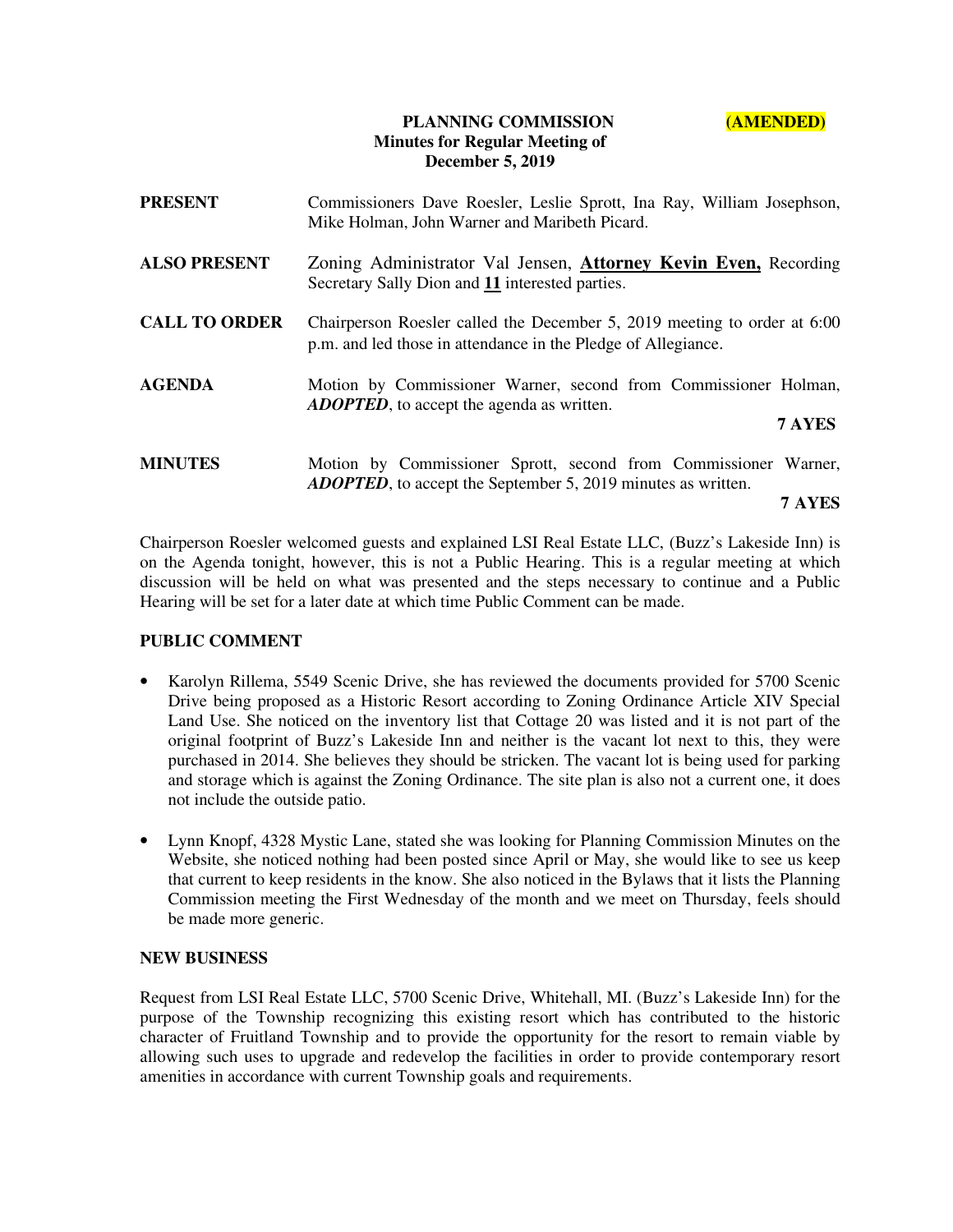### FRUITLAND TOWNSHIP PLANNING COMMISSION December 5, 2019 REGULAR MEETING MINUTES

Chairperson Roesler explained this Special Land Use application is to request being recognized as a Historic Resort. A decision is made according to requirements set forth in Article XIV Special Land Uses and Article XV Site Plan Review of the Fruitland Township Zoning Ordinances. Along with the Special Land Use application the applicant has provided a 2004 site plan with current locations, boundaries and a list of current services and amenities. Once on record the owner may request to make changes, however, again this application is not for that.

 Chairperson Roesler asked Zoning Administrator Jensen about his review thus far. Zoning Administrator Jensen advised he is not familiar with what Karolyn Rillema was talking about, he will need to review that further.

 Applicant Wallace (Buzz) Kaehler advised that Karolyn Rillema is correct, those two parcels were purchased later and are not included. He said the submitted site plan is the footprint of the historic area and that the added properties are not added.

 Chairperson Roesler stated the property is legal non-conforming as it exists, it cannot be expanded, however, once approved as a Historic Resort it may be expanded, however, that will be another application and Public Hearing Process. He did reference that this property is having water issues, it needs to be recognized now as Historic Resort, before the future of the property can be determined.

Commissioner Josephson commented the septic system has failed; certain rooms could not be rented out. The applicant is looking for the same amount of uses as they have now.

Commissioner Sprott questions location of parking lot on site plan, applicant Buzz clarified, she sees it now.

Commissioner Picard questioned which building on site plan is flooded?

Chairperson reiterates this application is to be recognized as Historic Resort as it exists now. It will require a Public Hearing.

Zoning Administrator Jensen asked applicant Buzz about what the occupancy is now. According to the room list occupancy is (178). According to the services and amenities list there is outside patio seating for 87, event room 75, main dining 125, full-service bar 47, wicker room with gaming tables 40 (374) making a grand total of (552).

Commissioner Warner asked what the Fairway House is, per applicant Buzz that is for the house at 6934 South Shore Drive and it overlooks the fairway at the golf course.

> Motion by Commissioner Warner, second from Commissioner Holman, **ADOPTED**, to set public hearing for the Special Land Use Request received by LSI Real Estate LLC, 5700 Scenic Drive, Whitehall, MI. (Buzz's Lakeside Inn) to be recognized as Historic Resort to be held on January 2, 2020.

## **7 AYES**

Chairperson Roesler explains Commissioners need to become familiar with requirements of both Article XIV Special Land Uses and Article XV Site Plan Review before the next meeting. All requirements of these Articles will be reviewed to make determination on the application.